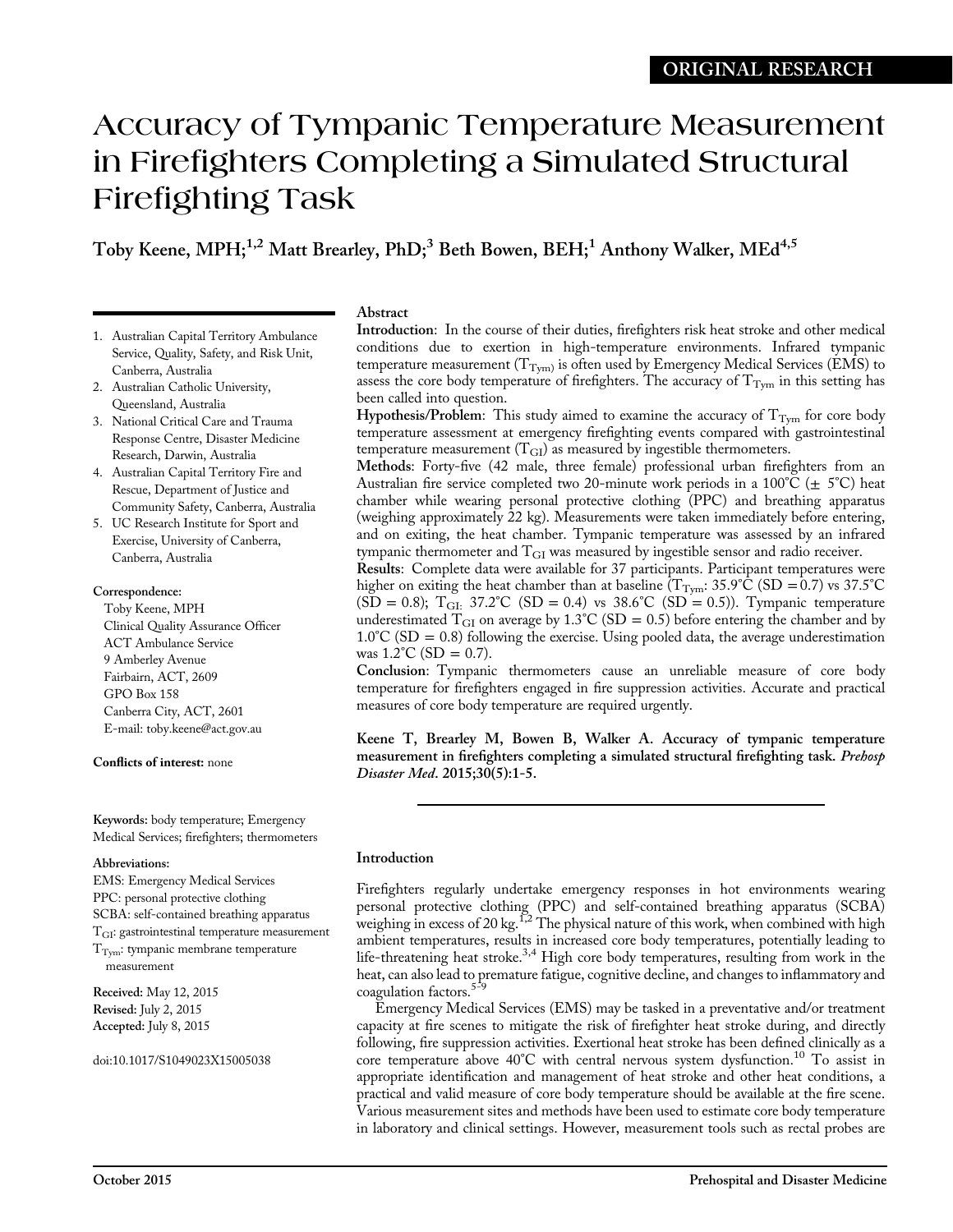| <b>Characteristic</b>                          | Mean (SD)          | Range      |  |  |
|------------------------------------------------|--------------------|------------|--|--|
| Age (years)                                    | $40.1$ (SD = 8.6)  | 25-57      |  |  |
| Height (cm)                                    | $178.8$ (SD = 7.5) | 155-199    |  |  |
| Weight (kg)                                    | $83.3(SD = 9.4)$   | 57.0-102.7 |  |  |
| Keene © 2015 Prehospital and Disaster Medicine |                    |            |  |  |

Table 1. Participant Characteristics  $(n = 45)$ 

particularly invasive in-dwelling devices, which have limited application to field settings. Ingestible thermometers provide valid and reliable measurement of gastrointestinal temperature  $(T_{GI})$ , and have been shown to be a reliable surrogate of core body temperature.<sup>[11](#page-3-0),[12](#page-3-0)</sup> Ingestion of thermometers must occur more than six hours prior to use, thus limiting their practicality as a tool for emergency response.<sup>[8](#page-3-0)</sup>

Infrared temperature measurement of the tympanic membrane  $(T_{Tvm})$  is used widely by EMS as a surrogate measure of core body temperature. The units are cost-effective, simple to use, and have been reported to measure core body temperature accurately in some clinical settings.<sup>[13,14](#page-3-0)</sup> However, the accuracy of  $T_{\text{Tym}}$  as a measure of core body temperature has been questioned, particularly in field settings. $11,13,15,16$ 

This study aimed to examine the accuracy of  $T_{\text{Tym}}$  for core body temperature assessment, as used by EMS at emergency firefighting events, with reference to  $T_{GI}$  as measured by ingestible thermometers. By replicating the working conditions experienced by firefighters via a simulated structural firefighting event, this study further aimed to establish whether the current practice of using tympanic thermometry for firefighters working in a hot environment is appropriate.

#### Methods

#### Participants

Forty-five (42 male, three female) professional urban firefighters from an Australian fire service volunteered to participate in the current study (Table 1). All participants were active operationally at the time of testing and represented all ranks within the fire service. Informed written consent from participants was obtained before testing, based on protocols approved by the University of Canberra Human Research Ethics Committee (Canberra, Australia).

#### Procedure

Qualified operational paramedics, employed by an Australian government ambulance service, undertook  $T_{\text{Tym}}$  and  $T_{\text{GI}}$ measurement of participants. Baseline measurements (Time 1) were taken in an air-conditioned room (22°C-24°C) located adjacent to a purpose-built heat chamber with participants wearing boots, socks, pants, and a cotton t-shirt. To mitigate the possible confounding effects of dehydration, participants' hydration status was evaluated prior to heat testing by a portable refractometer (Atago 3464 UG-a; Atago; Tokyo, Japan) with urine specific gravity less than 1.020 considered to be euhydrated.<sup>[15](#page-3-0)</sup> Participants exceeding this value consumed 600 ml of water, provided in sealed bottles, before testing.

Following baseline measurement, participants completed two 20 minute work periods in the heat chamber set at  $100^{\circ}C (\pm 5^{\circ}C)$ , as described previously.<sup>[8](#page-3-0)</sup> Participants completed one 14 meter circuit every 30 seconds carrying a plastic drum weighing approximately 20 kg. Participants wore structural PPC issued by the fire service and an open-circuit SCBA (Scott Safety Australia; Sydney, New South Wales, Australia). The protective equipment weighed approximately 22.0 kg. A 10 minute intermediate rest interval outside the heat chamber  $(13.5^{\circ}\text{C (SD = 2.4)})$  separated the work periods. During the intermediate rest period, participants removed their SCBA, jacket, gloves and helmet, changed their SCBA cylinders, and consumed 600 ml of water, provided in sealed bottles. The timing protocols used in the current study have been reported as reflecting standard operating procedures for urban fire services at structural fires.<sup>17,18</sup>

On completion of the second work period, participants removed their SCBA, jacket, gloves, and helmet, and walked to the air-conditioned room adjacent to the heat chamber where  $T_{\text{Tym}}$  and  $T_{\text{GI}}$  were assessed (Time 2). Approximately five minutes elapsed between completion of the second work period and temperature measurement. The procedures were designed to replicate the process undertaken by firefighters and paramedics at a structure fire, with the exception that baseline measurements would normally not be taken at a real incident.

#### Measures

Gastrointestinal Temperature—Gastrointestinal temperature was monitored via an ingestible thermometer and radio receiver (HQ Inc; Florida, USA) consumed at least six hours prior to testing.[19](#page-3-0) To control for the possible effect of localized cooling from fluid ingestion, participants were excluded from analysis when baseline temperatures were ≤35.5°C or decreased by 2°C in any five minute period during testing. $8,20$  $8,20$  $8,20$ 

Tympanic Temperature Measurement—A single infrared thermometer (Braun ThermoScan IRT 4520; Kronberg, Germany) was used to measure participants'  $T_{\text{Tvm}}$ . Testing was conducted by qualified paramedics who were familiar with the use of this thermometer. One measurement per participant was undertaken at Time 1, and taken again at Time 2. Paramedics used the participant's ear that was most convenient, and no attempt was made to control for which ear was used.

#### Statistical Analysis

Data were analyzed using  $R^{21}$  $R^{21}$  $R^{21}$  and are reported as mean (SD). The level of agreement between  $\rm T_{\rm {Tym}}$  and  $\rm T_{GI}$  was evaluated using procedures proposed by Bland and Altman.<sup>[22,23](#page-3-0)</sup> This method compares the mean of the two different measures against the difference between the measurements. From this, a 95% confidence interval (CI) is derived to determine the limits of agreement between the two methods. If the CI is narrower than a pre-determined cut-off, then the two measurements are said to be interchangeable. The cut-off is determined clinically based on what is being measured; for this study, a difference of less than 0.5°C was considered a clinically acceptable level of agreement.

### Results

Gastrointestinal temperature measurement was unable to be obtained in two participants at Time 1 and an additional six participants at Time 2, resulting in 37 participants with complete measurements at both time points ([Table 2\)](#page-2-0). Gastrointestinal temperature was significantly higher at Time 2 than Time 1  $(P < .001)$ , as was  $T_{\text{Tym}}$   $(P < .001;$  [Table 2\)](#page-2-0).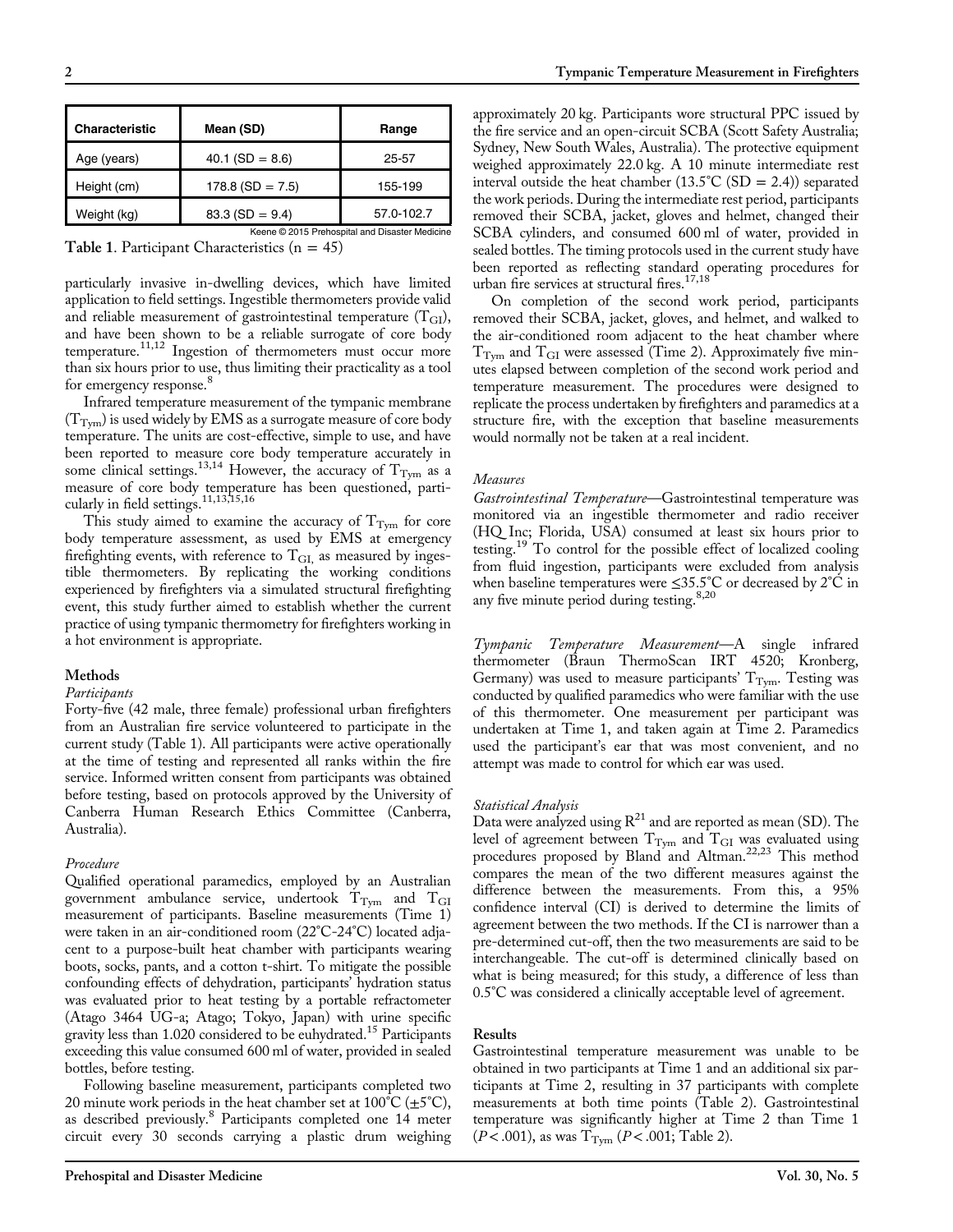<span id="page-2-0"></span>

|                                                | Time 1 ( $n = 37$ ) |                   | Time 2 ( $n = 37$ ) |                   |  |
|------------------------------------------------|---------------------|-------------------|---------------------|-------------------|--|
|                                                | Г <sub>Тут</sub>    | T <sub>GI</sub>   | T <sub>Tym</sub>    | l Gl              |  |
| Mean (SD)                                      | $35.9$ (SD = 0.7)   | $37.2$ (SD = 0.4) | $37.5$ (SD = 0.8)   | $38.6$ (SD = 0.5) |  |
| Keene @ 2015 Prehospital and Disaster Medicine |                     |                   |                     |                   |  |

Table 2. Summary Statistics for  $T_{GI}$  and  $T_{Tym}$  at Time 1 and Time 2 (Complete Measurements at Both Time Points) Abbreviations:  $T_{GI}$ , gastrointestinal temperature measurement;  $T_{Tym}$ , tympanic membrane temperature measurement.



Figure 1. Levels of Agreement between  $T_{GI}$  and  $T_{Tvm}$  at Time 1. Solid Line is the Mean Difference; Dashed Lines Show the 95% CI.

Abbreviations:  $T<sub>GI</sub>$ , gastrointestinal temperature measurement;  $T_{Tvm}$ , tympanic membrane temperature measurement.



Figure 2. Levels of Agreement between  $T_{GI}$  and  $T_{Tym}$  at Time 2. Solid Line is the Mean Difference; Dashed Lines Show the 95% CI.

Abbreviations:  $T<sub>GI</sub>$ , gastrointestinal temperature measurement;  $T_{\text{Tym}}$ , tympanic membrane temperature measurement.

Levels of agreement initially were calculated separately for Time 1 and Time 2. At Time 1, the mean difference between T<sub>Tym</sub> and T<sub>GI</sub> was -1.3°C (SD = 0.5). The 95% CI for the difference was −2.3°C to −0.3°C (Figure 1). For Time 2, the mean difference was  $-1.0^{\circ}\text{C}$  (SD = 0.8); the 95% CI was  $-2.6^{\circ}\text{C}$  to 0.6°C (Figure 2).

Levels of agreement were then calculated on the pooled data, regardless of time. Within subject variance was corrected for using the procedure outlined by Bland and Altman.<sup>[24](#page-3-0)</sup> Using this method, the mean difference was  $-1.2^{\circ}\text{C}$  (SD = 0.7); the 95% CI was −2.5°C to 0.1°C (Figure 3).



Figure 3. Levels of Agreement between  $T_{GI}$  and  $T_{Tvm}$  Pooled Across Time 1 and Time 2. Solid Line is the Mean Difference; Dashed Lines Show the 95% CI. Abbreviations:  $\mathrm{T_{GI}}$ , gastrointestinal temperature measurement;  $\mathrm{T_{Tym}}$ , tympanic membrane temperature measurement.

# **Discussion**

The current study assessed the accuracy of an infrared tympanic thermometer commonly used by EMS as a surrogate measure of core body temperature in firefighters compared with  $T_{GI}$ . The key finding of this study was that  $T_{\text{Tym}}$  showed poor agreement with TGI as the 95% confidence intervals were well outside the pre-determined cut-off of  $0.5^{\circ}$ C difference. In this setting,  $T_{Tvm}$ can be expected to underestimate  $T_{GI}$  by up to 2.6°C. Accurate assessment of temperatures in firefighters is critical in ensuring appropriate monitoring and treatment of heat-affected individuals in the field to minimize the risk of exertional heat stroke. As such, this discrepancy is too large to recommend  $\mathrm{T_{Tym}}$  as a monitoring tool for use by EMS. If the error was reasonably constant, then a simple correction factor could be applied to  $T_{\rm{Tym}}$  to improve validity. However, while  $T_{\text{Tym}}$  usually underestimated  $T_{\text{GI}}$ , a small amount of overestimation was also possible.

In the current study,  $T_{\text{Tym}}$  was measured in a temperate environment (22°C-24°C) prior to, and following, the work task. Given the auditory canal's exposure to the environment, it is intuitive to expect that the relatively mild, ambient conditions in the current study likely would impact upon temperature of the tympanum. Although the findings of this study may have been confounded by the temperate ambient conditions, when a similar exercise was undertaken in tropical conditions (mean ambient temperature 29.5°C), the mean discrepancy of −1.3°C between  $T_{\text{Tym}}$  and  $T_{\text{GI}}$  during a simulated work task matched the findings of the current investigation.<sup>25</sup> Further, Prior and colleagues reported that tympanic thermometers failed to measure core body temperature accurately of firefighters wearing PPC while exercising in a hot (38°C) laboratory.<sup>26</sup> In that study, a mean bias of −1.3°C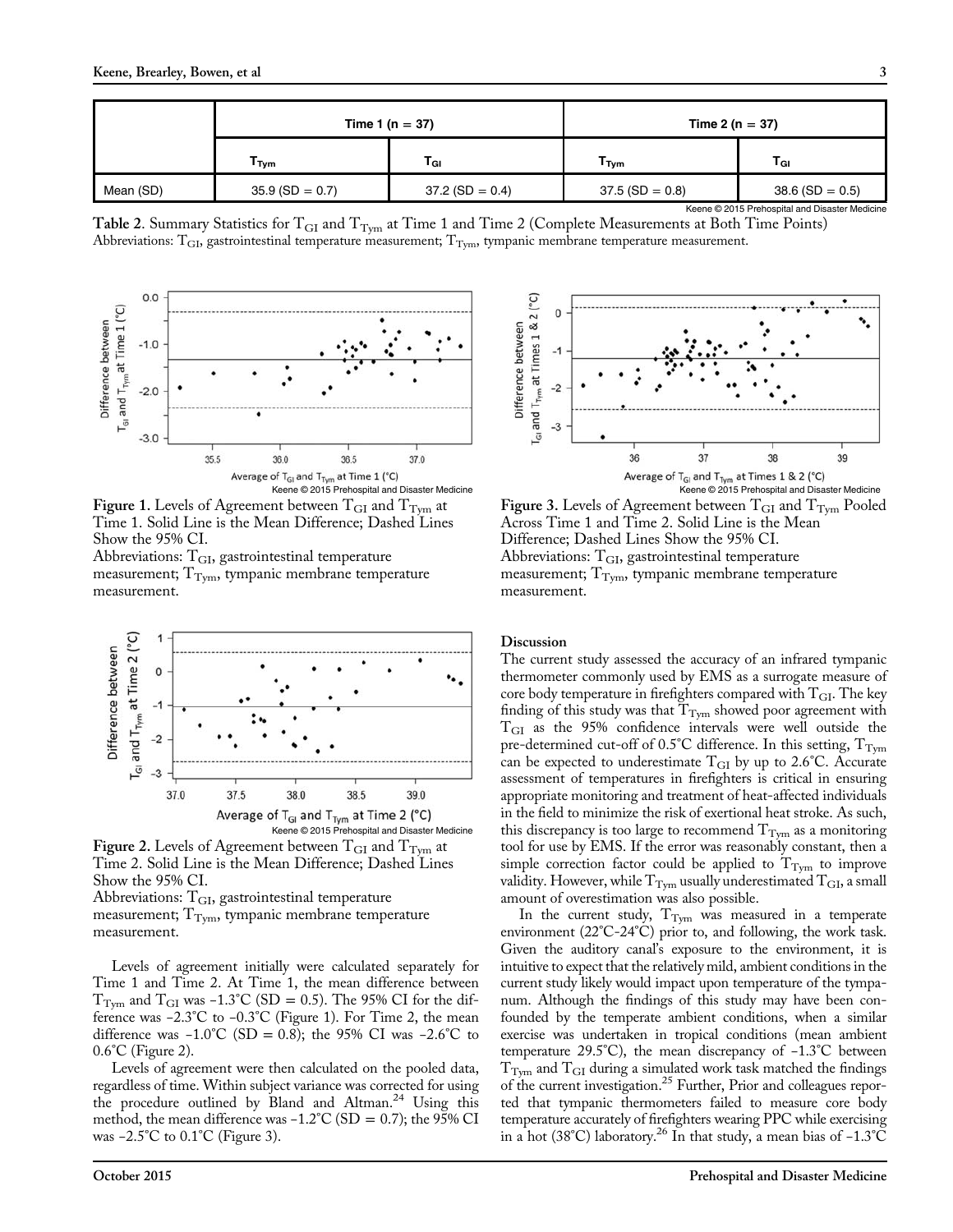<span id="page-3-0"></span>was reported for an infrared thermometer, approximating the results of both the current investigation and Brearley et al.,  $^{25}$  despite the large discrepancy in ambient conditions between investigations.

Interestingly, the  $\rm T_{\rm Tym}$  error reported by Pryor was relatively constant throughout their 20 minute rest phase, despite decreasing body temperatures.<sup>26</sup> In contrast, Langridge et al.<sup>27</sup> reported increasing error during serial measurements at five minute intervals during a cooling protocol. It is currently unclear whether the active cooling strategies employed by that study contributed to the difference in temperature measurements.

Given the ubiquitous nature of tympanic thermometers in EMS, it is worth considering the origin of the measurement inaccuracy. Daanen<sup>[28](#page-4-0)</sup> made three dimensional models of the ear canal of healthy volunteers and compared these to tympanic thermometer accuracy, and it was found that visibility of the tympanic membrane was the most important factor in measurement accuracy. Further, it was reported that an inability to straighten the auditory canal to permit access to the tympanic membrane likely would measure auditory canal temperature, rather than that of the target tympanum, and result in an underestimation. The risk of measuring auditory canal temperature could be mitigated by combining the capabilities of an otoscope and a tympanic thermometer so that the operator could confirm visually accessibility of the tympanic membrane. However, this would lead to increased complexity and training requirements in using such a device.

Alternatively, insulating the auditory canal from the environment is likely to limit the temperature gradient drastically within the auditory canal,<sup>[29](#page-4-0)</sup> permitting improved measurement accuracy through use of a tympanic probe.<sup>30</sup> While Pryor et al.<sup>26</sup> reported

#### References

- 1. Barr D, Gregson W, Reilly T. The thermal ergonomics of firefighting reviewed. Appl Ergon. 2010;41(1):161-172.
- 2. Walker A, Driller M, Argus C, Cooke J, Rattray B. The aging Australian firefighter: an argument for age-based recruitment and fitness standards for urban fire services. Ergonomics. 2014;57(4):612-621.
- 3. Cheung S, Petersen S, McLellan T. Physiological strain and countermeasures with firefighting. Scand J Med Sci Sports. 2010;20(s.3):103-116.
- 4. Cheung SS, McLellan TM, Tenaglia S. The thermophysiology of uncompensable heat stress. Sports Med. 2000;29(5):329-359.
- 5. Hostler D, Suyama J, Guyette FX, et al. A randomized controlled trial of aspirin and exertional heat stress activation of platelets in firefighters during exertion in thermal protective clothing. Prehosp Emerg Care. 2014;18(3):359-367.
- 6. Smith D, Petruzzello S, Chludzinski M, Reed J, Woods J. Selected hormonal and immunological responses to strenuous live-fire firefighting drills. Ergonomics. 2005; 48(1):55-65.
- 7. Smith DL, Petruzzello SJ, Goldstein E, et al. Effect of live-fire training drills on firefighters' platelet number and function. Prehosp Emerg Care. 2011; 15(2):233-239.
- 8. Walker A, Driller M, Brearley M, Argus C, Rattray B. Cold-water immersion and iced-slush ingestion are effective at cooling firefighters following a simulated search and rescue task in a hot environment. Appl Physiol Nutr Metab. 2014;39(10): 1159-1166.
- 9. Wright-Beatty HE, McLellan TM, Larose J, Sigal RJ, Boulay P, Kenny GP. Inflammatory responses of older firefighters to intermittent exercise in the heat. Eur J Appl Physiol. 2014;114(6):1163-1174.
- 10. Zeller L, Novack V, Barski L, Jotkowitz A, Almog Y. Exertional heatstroke: clinical characteristics, diagnostic and therapeutic considerations. Eur J Intern Med. 2011; 22(3):296-299.
- 11. Casa DJ, Becker SM, Ganio MS, et al. Validity of devices that assess body temperature during outdoor exercise in the heat. *J Athl Train*. 2007;42(3):333.
- 12. Gant N, Atkinson G, Williams C. The validity and reliability of intestinal temperature during intermittent running. Med Sci Sports Exerc. 2006;38(11):1926-1931.
- 13. Amoateng-Adjepong Y, Del Mundo J, Manthous CA. Accuracy of an infrared tympanic thermometer. Chest. 1999;115(4):1002-1005.
- 14. Christensen H, Boysen G. Acceptable agreement between tympanic and rectal temperature in acute stroke patients. Int J Clin Pract. 2002;56(2):82-84.

that tympanic probes were more erroneous than infrared tympanic monitors, the precise location of the probe was not detailed and the auditory canal was not insulated in that study. The primary limitation of "plugging the ear" for  $T_{\text{Tym}}$  monitoring is the inhibition of aural communication, a significant problem for firefighters working in hazardous environments. A potential solution combines a radio earpiece with an infrared tympanic thermo-meter.<sup>[31](#page-4-0)</sup> The radio earpiece could achieve auditory canal insulation and  $T_{\text{Tvm}}$  measurement, while also permitting firefighter radio communication.

#### Limitations

A significant limitation of this study is that no participant achieved  $T<sub>GI</sub>$  greater than 39.5°C. The diagnosis of heat stroke requires a core body temperature greater than 40°C. While deliberately inducing body temperatures greater than 40°C is ethically dubious, this study cannot draw conclusions from the accuracy of  $T_{Tvm}$  in a firefighter potentially suffering heat stroke. It is likely that the measurement error will remain as reported, or even larger, but this would be supposition at this time. An understanding of how body temperatures over 40°C affect measurement accuracy would be useful.

#### Conclusion

In this study of firefighters completing a simulated structural firefighting task,  $T_{\text{Tym}}$  showed poor agreement with  $T_{\text{GI}}$  as the 95% confidence intervals were well outside the pre-determined cut-off of 0.5°C difference. In this setting,  $T_{\text{Tvm}}$  is not a reliable measure of  $T_{\text{GI}}$ .

- 15. Gagnon D, Lemire BB, Jay O, Kenny GP. Aural canal, esophageal, and rectal temperatures during exertional heat stress and the subsequent recovery period. *J Athl* Train. 2010;45(2):157.
- 16. Ganio MS, Brown CM, Casa DJ, et al. Validity and reliability of devices that assess body temperature during indoor exercise in the heat. *J Athl Train*. 2009; 44(2):124.
- 17. Hostler D, Bednez JC, Kerin S, et al. Comparison of rehydration regimens for rehabilitation of firefighters performing heavy exercise in thermal protective clothing: a report from the Fireground Rehab Evaluation (FIRE) trial. Prehosp Emerg Care. 2010;14(2):194-201.
- 18. Kong PW, Beauchamp G, Suyama J, Hostler D. Effect of fatigue and hypohydration on gait characteristics during treadmill exercise in the heat while wearing firefighter thermal protective clothing. Gait Posture. 2010;31(2):284-288.
- 19. Hostler D, Reis SE, Bednez JC, Kerin S, Suyama J. Comparison of active cooling devices with passive cooling for rehabilitation of firefighters performing exercise in thermal protective clothing: a report from the Fireground Rehab Evaluation (FIRE) trial. Prehosp Emerg Care. 2010;14(3):300-309.
- 20. Brearley M, Norton I, Trewin T, Mitchell C. Fire Fighter Cooling in Tropical Field Conditions. Darwin, Australia: National Critical Care and Trauma Response Centre; 2011.
- 21. R Core Team. R: A Language and Environment for Statistical Computing 3.0.3 (2014-03-06) ed. Vienna, Austria: R Foundation for Statistical Computing; 2014.
- 22. Bland JM, Altman D. Statistical methods for assessing agreement between two methods of clinical measurement. Lancet. 1986;327(8476):307-310.
- 23. Bland JM, Altman DG. Statistical methods for assessing agreement between two methods of clinical measurement. Int J Nurs Stud. 2010;47(8):931-936.
- 24. Bland JM, Altman DG. Agreement between methods of measurement with multiple observations per individual. J Biopharm Stat. 2007;17(4):571-582.
- 25. Brearley MB, Heaney MF, Norton IN. Physiological responses of medical team members to a simulated emergency in tropical field conditions. Prehosp Disaster Med. 2013;28(2):139-144.
- 26. Pryor RR, Seitz JR, Morley J, et al. Estimating core temperature with external devices after exertional heat stress in thermal protective clothing. Prehosp Emerg Care. 2011; 16(1):136-141.